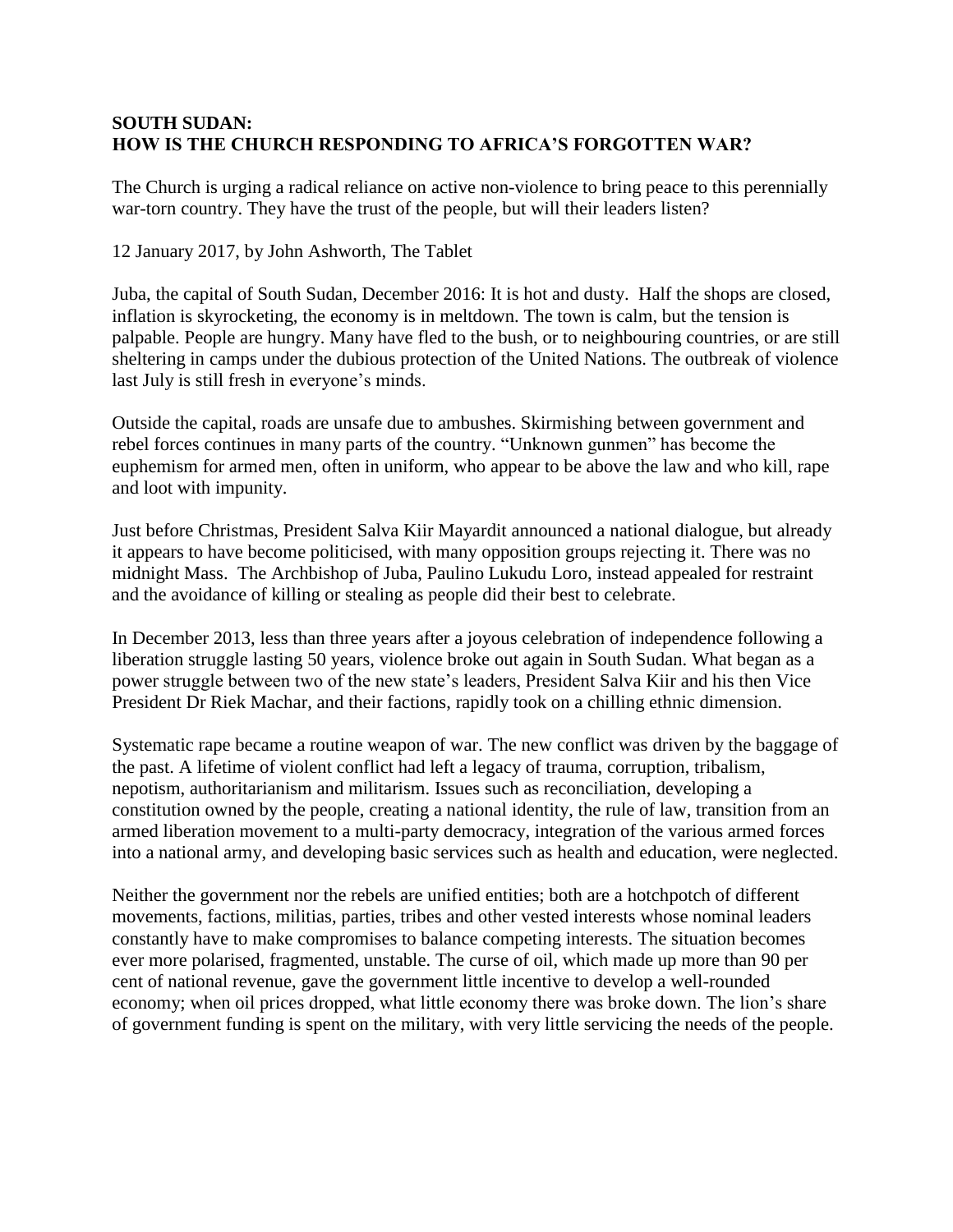And yet … hope remains. People look to the Church, as they have done so often before. "The Church" in South Sudan is ecumenical, with all the main denominations working together through the South Sudan Council of Churches (SSCC), which has a Presbyterian moderator as chair and a Catholic priest as secretary-general. Church leaders recently went to Rome to meet Pope Francis, followed by a trip to London to visit the Archbishop of Canterbury. The Pope has been invited to visit South Sudan, and the indications are that this may happen this year.

The Church is still the only institution in South Sudan that is really trusted by the people. It cuts across ethnic, political and geographical divisions. Building on its track record in previous conflicts, the Church is currently rolling out its Action Plan for Peace, based on the three pillars of advocacy, creating neutral forums for dialogue and reconciliation.

Advocacy will seek to change the narrative of violence and hate speech, as well as influencing regional and international power brokers. Neutral forums will create a safe space where South Sudanese stakeholders can address the root causes of their conflict and contribute to the process of dialogue. Reconciliation will build on previous Church-led initiatives to restore broken relationships and bring healing to communities. There is no "quick fix" to peace; the SSCC is telling all-comers that the process will continue for 10 to 20 years.

There are also many small and inspiring signs of hope. Bishop Emeritus Paride Taban's Holy Trinity Peace Village is an oasis of peace in a conflict-ridden nation. His own spirituality and the experience of living in the peace village community form the basis for personal transformation, the only real way to overcome violence and build peace. A grass-roots movement called Ana Taban ("I am tired") is promoting non-violent action by artists and young people. Women in Juba hold a prayer rally on the first Saturday of every month, marching through the streets and concluding with prayers at one of the city's churches.

The Church continues to provide pastoral and spiritual care, schools, hospitals, clinics, teachertraining colleges, a Catholic university, development projects, relief for the poor, and much more, despite the problems and the dangers in the country. Unlike the UN and the NGOs, the Church does not evacuate its personnel when there is insecurity and danger; they live out a theology of incarnation by remaining with their people – and often pay the ultimate price for doing so. Many pastors lost their lives protecting people from different ethnic groups during the initial violence in December 2013. As recently as last May a missionary sister was shot dead by armed men while driving a clearly-marked ambulance after she had just transported a pregnant woman to hospital.

The people of South Sudan are truly weary of war. Yet many of their leaders still seem to believe that violence can resolve the country's problems. It was refreshing to hear President Salva Kiir speak recently of unity, forgiveness and dialogue, and ask the people to forgive him for any mistakes he might have committed. But the fighting continues, and for it to have any credibility, the government must now match its words with actions. All the leaders – both government and rebel – have spent virtually their entire lives at war. It is as if they have no other lens through which to view the country's problems.